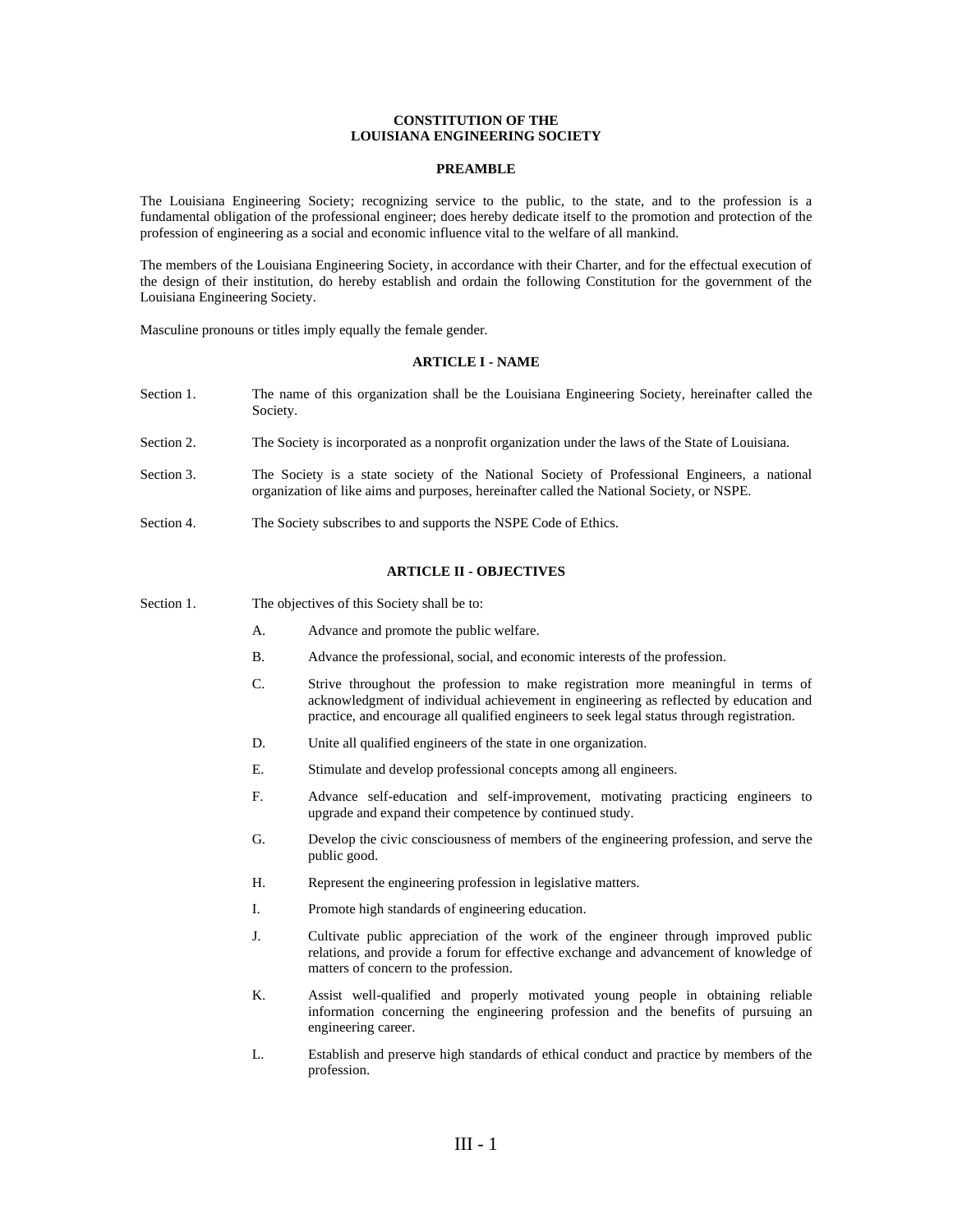### **ARTICLE III - CHAPTERS**

- Section 1. The members of the Society shall be organized into chapters. The Board (as defined in Article VII) may authorize and charter such chapters, defining geographical boundaries as may best serve the members of the Society. Each chapter shall have a minimum of fifteen voting members. A chapter shall become operative when the proposed Bylaws of that chapter are approved by the Board.
- Section 2. The Board shall have authority to make rules and regulations for any decisions affecting the chartering, combining, or dissolving of chapters.
- Section 3. Each chapter of the Society shall adopt such Bylaws for its operation as it may deem proper; providing that nothing contained therein shall conflict with or contravene this Constitution or the Bylaws of the Society. Any amendment to the Bylaws of a chapter must be approved by the Board before becoming effective.
- Section 4. Chapters shall engage only in such activities as are consistent with professional ideals and ethics. Such activities shall be restricted to the area for which the chapter is chartered, except as the Board may authorize.
- Section 5. In all matters of local concern not covered by the Society's Constitution or the Bylaws, chapters shall retain full autonomy, but may call upon the Society and the National Society for advice, counsel, and assistance.
- Section 6. Each chapter shall be represented on the Board and on the committees of the Society as provided in this Constitution and the Bylaws of the Society.
- Section 7. No chapter shall in any way contract any debt or obligation on behalf of the Society unless expressly authorized by the Board.
- Section 8. The fiscal and administrative years of the chapters shall be concurrent with those of the Society.
- Section 9. Student members in engineering colleges and universities may be organized into student chapters, as provided in the Bylaws.
- Section 10. The Board may, after due consideration, revoke the charter of any chapter if, in its judgment, the chapter has not complied with the provisions of these articles.

### **ARTICLE IV - MEMBERSHIP**

- Section 1. Member grades of the Society shall be defined in the Bylaws. All members, shall abide by this Constitution, the Bylaws of the Society, and the NSPE Code of Ethics and**,** shall be subject to election, discipline, suspension, or termination as provided in the Bylaws.
- Section 3. Only members that are properly licensed as Professional Engineers or Engineer Interns, shall have voting privileges.
- Section 4. All members joining the Society may be required to also join (if eligible) the affiliated National Society.
- Section 5. All rights of the Society shall be common to all grades of members, except those of voting, which shall be confined to members that are properly licensed as Professional Engineers or Engineer Inters and Life Members.
- Section 6. Should the registration of a member be revoked for any reason, the person shall automatically cease to be a member of the Society.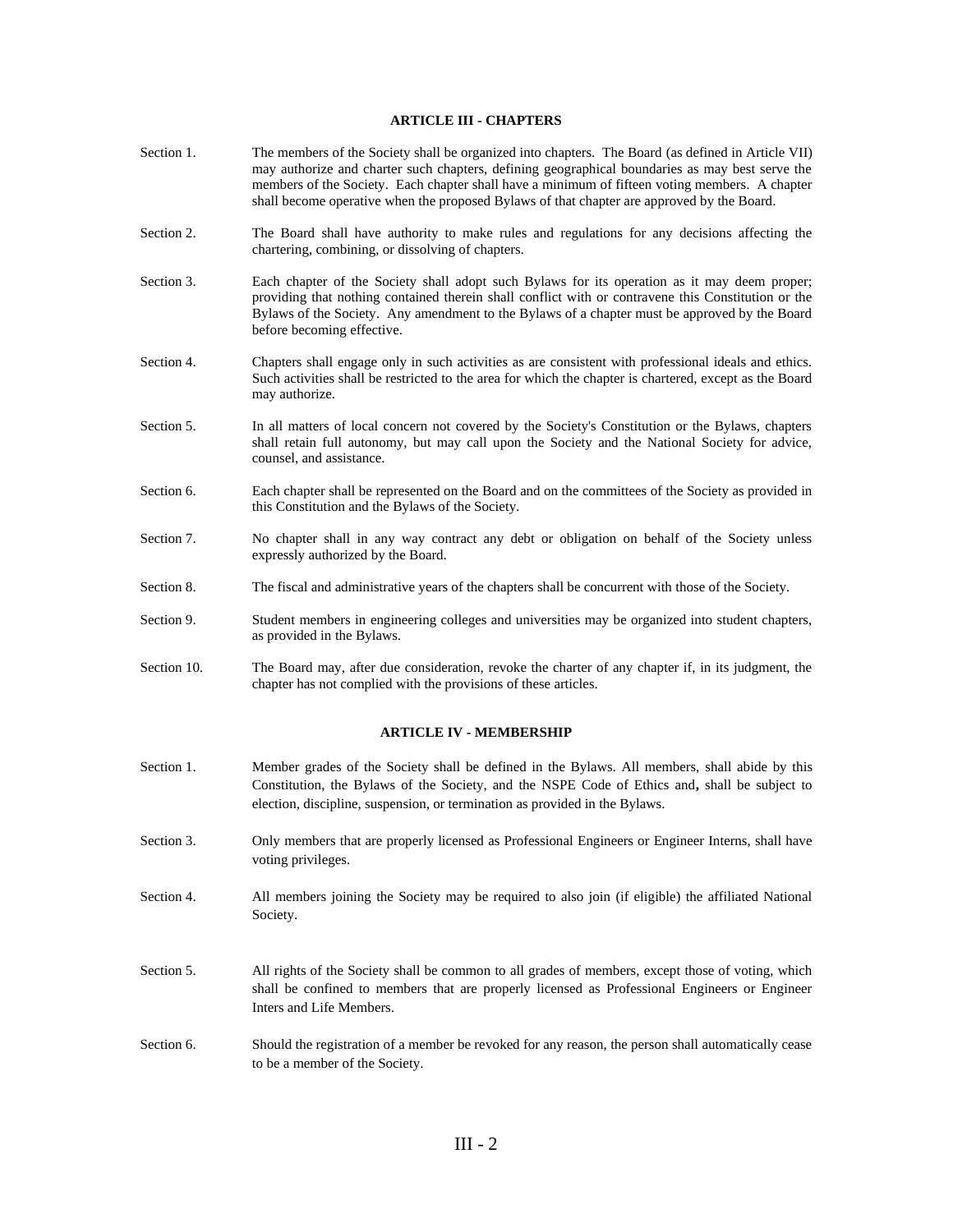- Section 7. An applicant for admission to the Society or for transfer to another grade of membership in the Society shall make an application in writing of his educational training and professional experience, unless specifically waived elsewhere in this Article, which shall be in the form prescribed by the Board. If approved, the member shall be notified of his acceptance and election by a letter from the Society. Any grade member who is, or becomes, a Professional Engineer needs only to present proof of current registration with the application, and without references, to be transferred to the appropriate grade as a Professional Engineer. New members may have their names, their residence location and chapter affiliation published in the official journal of the Louisiana Engineering Society.
- Section 8. Any member whose dues have been fully paid for the current year may request resignation from the Society by notifying the Secretary-Treasurer in writing. Any person resigning his membership may be reinstated by submitting a new application. No refund of dues will be given.
- Section 9. The Board may, at its discretion, reinstate any former member dropped from the rolls for nonpayment of dues upon payment of one year's dues for reinstatement plus the dues for the remainder of the current year, or if the former member wishes to forfeit in writing all prior year's membership in being counted towards qualifying for Life Member then he shall be exempted from the payment of one year's dues for reinstatement, but will pay dues for the remainder of the current year.

### **ARTICLE V – DUES**

- Section 1. The amount of annual dues shall be determined by the Board subject to the following guidelines. Dues shall be established by the Board for each member classification. The dues increase in any one year shall not exceed \$10.00 or ten percent of the current dues, whichever is greater.
- Section 2. The annual dues for the current fiscal year are due and payable in advance. Renewal date shall be defined in the Bylaws of the Society. A statement of the amount shall be mailed or emailed by the Secretary-Treasurer to each member at least thirty days prior to the due date.

A new member, reinstated member, or a member transferred to another grade having higher dues shall be charged with dues as set forth in the Bylaws. Student Members shall pay the full year dues regardless of date of membership.

## **ARTICLE VI - MANAGEMENT**

- Section 1. The Society shall be managed by a Board of Direction, referred to as the Board. The Board shall determine all matters of policy and shall administer the affairs and property of the Society under this Constitution and the general provisions of the law under which it is incorporated. The Board shall outline and direct the duties and activities of the committees of the Society. It shall have the accounts of the Secretary-Treasurer reviewed or audited at the end of the Administrative Year. It shall present a written report at the General Membership meeting held during the Annual Meeting outlining the activities of the Society during the past year. Appended thereto shall be the annual report of the Secretary-Treasurer and other pertinent reports of officers and committees.
- Section 2. Membership of the Board shall be as described in Article VII.
- Section 3. A majority of the members of the Board shall constitute a quorum for the transaction of business. An affirmative vote of a majority of the Board members present at any regular or duly called meeting shall be required to pass any motion not inconsistent with the Constitution or the Bylaws of the Society. The President shall vote only when necessary to break a tie. Motions or resolutions which provide for the expression of the Society's views may be adopted by a two-thirds vote of the Board members present at any meeting of the Board; provided due notification thereof, including the motion or resolution, has been sent to each member of the Board at least thirty days prior to the meeting date with the notice announcing the date of the meeting; provided further that the rule requiring such notification may be suspended by unanimous consent of Board members present at any meeting.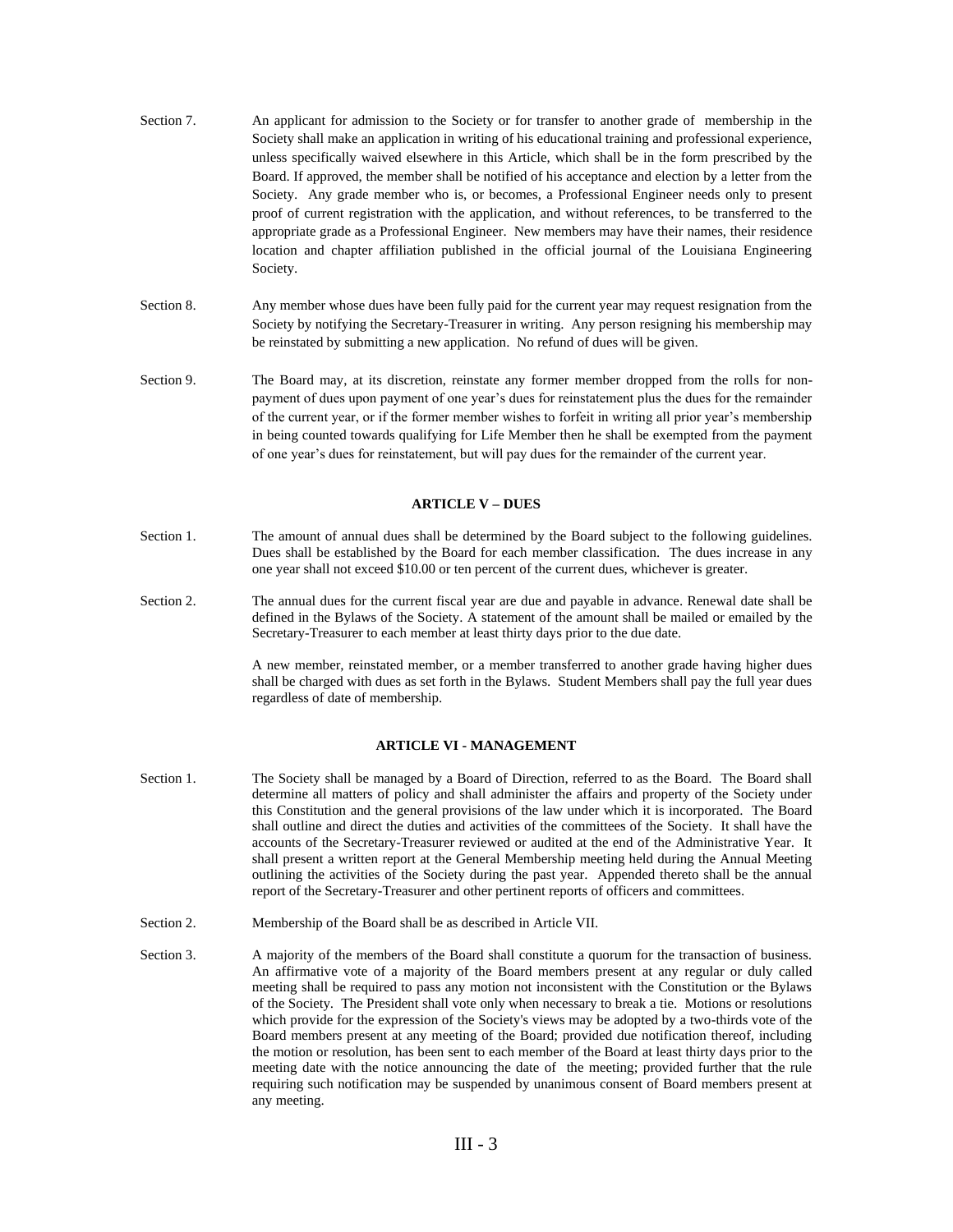- Section 4. The Board shall have authority to decide upon any matter by means of a letter ballot directed to all Board members. Procedures for determining a vote by letter ballot shall be as specified in the Bylaws, and a majority of the votes cast within the stipulated time shall decide the question submitted to ballot.
- Section 5. The Board shall direct the investment and care of funds for the Society and shall adopt an annual budget and make appropriations for other specific purposes.
- Section 6. No member of the Board shall receive a salary or compensation from the Society, except for expenses incurred on behalf of the Society as approved by the Board.
- Section 7. The Board may appoint an Executive Director, when financial and other conditions warrant, and fix compensation and define the duties of the office.
- Section 8. There shall be an Executive Committee of the Board consisting of the President, First Vice-President, Second Vice-President, Secretary-Treasurer, and the immediate Past President. Within the provisions of the Constitution and the Bylaws, the Executive Committee shall act for the Board between Board meetings provided that such action is not inconsistent with Board policy. All acts of the Executive Committee shall be reported to the Board at the next Board meeting. A majority of the Executive Committee shall constitute a quorum.

### **ARTICLE VII - OFFICERS AND DIRECTORS**

- Section 1. The Officers of the Society shall be a President, a First Vice-President (President- Elect), a Second Vice-President, and a Secretary-Treasurer. These officers, together with four State Directors elected from the membership of the Society, the immediate Past Society President, and the presiding officer of each chapter, the chair of the various practice divisions, and the chair of the Young Engineers Committee shall be trustees and shall constitute the Board in which the government of the Society shall be vested. As a replacement, the Chapter Presidents may appoint their First Vice-President, and Chair of Practice Divisions may appoint their Vice-Chair as voting representatives to any meeting. The right of holding office shall be confined to Licensed Professional Engineers or Engineer Intern**s** meeting the qualifications noted below:
	- **A.** The President, First Vice-President (President-Elect), Second Vice-President, Secretary-Treasurer, and State Directors, shall be Licensed Professional Engineers in the State of Louisiana.
	- **B.** The Board and First Vice-Presidents of the individual chapters and the Vice Chair of the individual Practice Divisions shall be Licensed Professional Engineer Members or Life Members of the Society.
	- **C.** Chapter Vice-Presidents (other than First Vice-Presidents), Secretary-Treasurer, and Secretary-Treasurers of Practice Divisions shall be Licensed Professional Engineer or Engineer Intern, and members of the Society.
	- **D.** The Chair of the Young Engineers Committee shall be a Licensed Professional Engineer or Engineer Intern and member of the Society.
- Section 2. In the case of a vacancy in the Office of President, occasioned by resignation or otherwise, the First Vice-President shall discharge the duties of the President for the remainder of the elective term and shall continue as President for the following year.

In the case of a vacancy in the Office of the First Vice-President, occasioned by resignation or otherwise, the Second Vice-President shall discharge the duties of the First Vice-President for the remainder of the elective term, but shall not be considered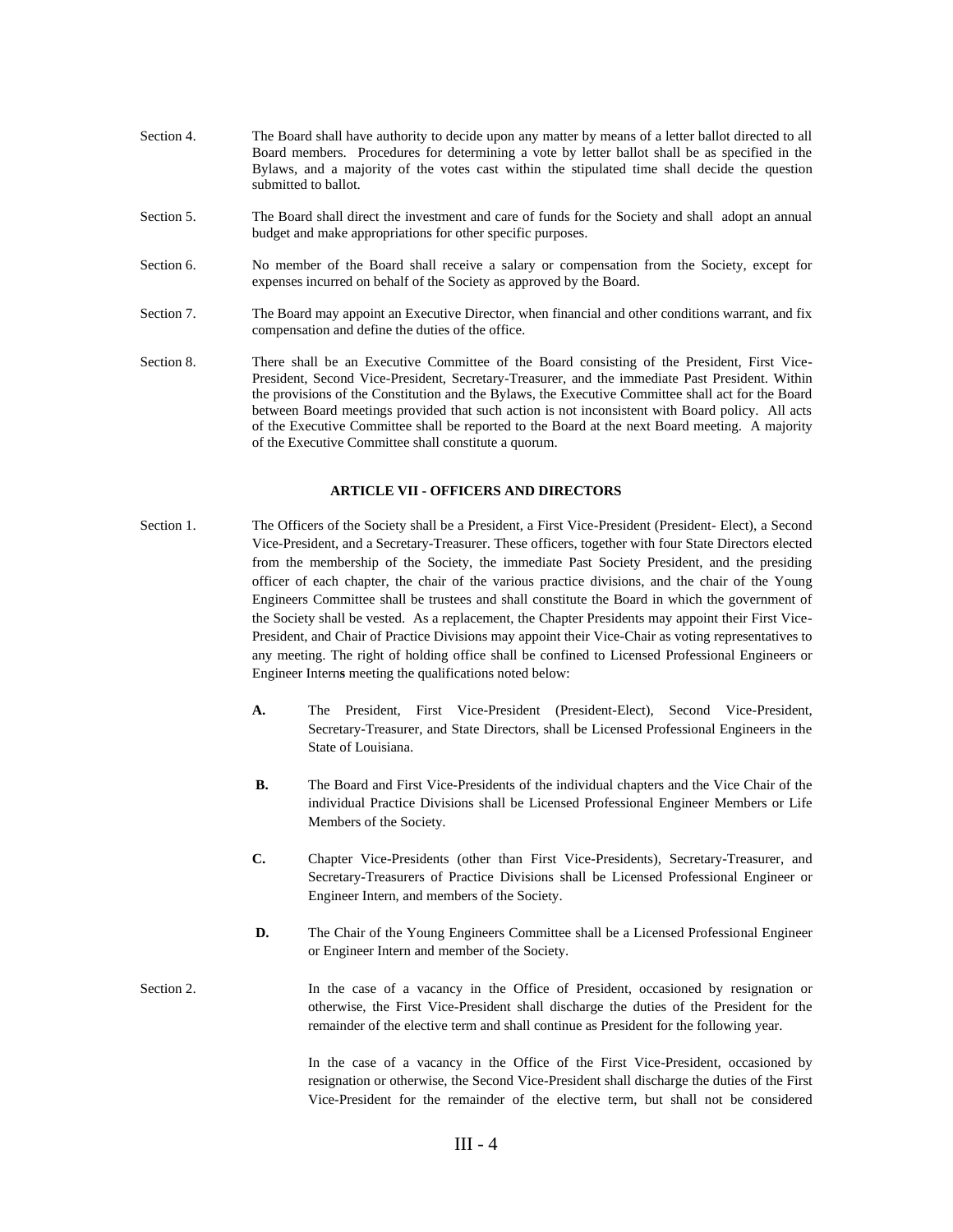President-Elect and shall not automatically become First Vice-President in the ensuing year.

In the case of a vacancy in either the Office of Second Vice-President or Secretary-Treasurer occasioned by resignation or otherwise, this position shall be filled by the Board within sixty days of the vacancy with the appointee completing the remainder of the Administrative Year.

In the case of a vacancy in either the Office of State Director, occasioned by resignation or otherwise, the Board shall appoint a member to serve as State until the next general election. The Nominating Committee shall nominate a member to complete the remainder of the two year elective term only if the vacancy occurs during the first year of the elective term.

# **ARTICLE VIII - NOMINATION AND ELECTION OF OFFICERS**

Section 1. The Nominating Committee shall consist of three representatives of the Board and the current Chapter Presidents.

> The President shall appoint no later than one hundred eighty (180) calendar days before the end of the Administrative Year, three Past Presidents of the Society as the Board's representatives to the Nominating Committee, one of which will act as chair. Each representative of the Board shall have one vote; each Chapter President shall have one vote for every two hundred chapter members, or part thereof, with chapter membership to be determined as of the close of the previous Administrative Year. The nominees of the committee shall be approved by a majority of those votes cast. No proxies or absentee ballots will be permitted. A quorum of the committee shall be seventy-five percent of the total possible votes.

Eligibility for nomination or election to a position as an elective officer of the Society shall be contingent upon appropriate Society membership.

The Nominating Committee shall nominate the Officers (except President) and State Directors of the Society for the ensuing year. The First Vice-President shall be considered President-Elect and shall automatically become President in the year following his term as First Vice-President. Should the First Vice-President (President-Elect) be unable to assume the presidency, the Nominating Committee shall nominate a candidate for President.

Section 2. The Officers and Directors shall be elected from the membership of the Society by a plurality of the votes cast. In the case of a tie, the Board of Directors shall vote to break the tie, except for the position of President Elect. A re-vote of the membership is required if the vote for the President-Elect is a tie. The Officers shall serve a term of one Administrative Year and the Regional and State Directors two Administrative Years. The President shall be ineligible to succeed himself for that office.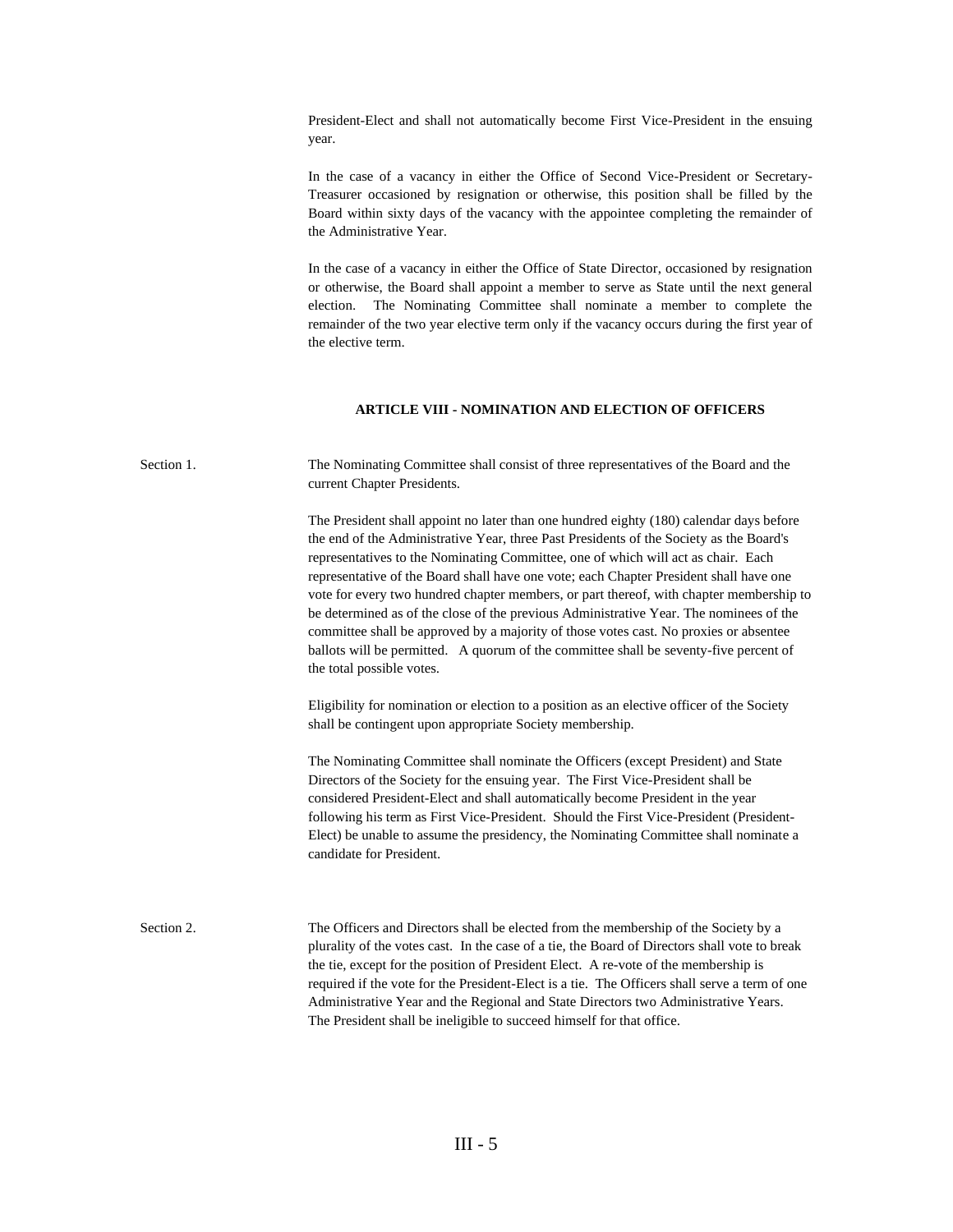## **ARTICLE IX - MEETINGS**

- Section 1. Meetings of the Society shall be held as prescribed by the Bylaws, but the Society shall hold at least one general business meeting annually, termed the Annual Meeting, for the installation of Officers and for the hearing of annual reports.
- Section 2. Special meetings of the Society shall be called by the President; a two-thirds vote of the Board; or upon petition by fifty members of the Society or ten percent of the membership, whichever is the smaller number.

#### **ARTICLE X - HEADQUARTERS**

Section 1. The location of the Headquarters of this Society shall be domiciled and its office shall be maintained in the City of Baton Rouge. The records of the Society shall be maintained at said office. The Board shall hold its regular meetings there, unless at the discretion of the President, it is necessary or convenient to meet elsewhere. The Board shall meet not less than four times during an Administrative Year.

### **ARTICLE XI - COMMITTEES**

- Section 1. Such committees as may be appropriate shall be established as provided in the Bylaws.
- Section 2. The duties of committees shall be defined in the Bylaws.
- Section 3. Independent groups with objectives similar to the Society may be established by the Board. The President may appoint members (if requested by the independent groups) to the independent groups.

### **ARTICLE XII - PRACTICE DIVISIONS**

- Section 1. To further the objectives of the Society, establishment of practice divisions is authorized.
- Section 2. The Board may sanction the creation or order the dissolution of practice divisions as provided in the Bylaws.
- Section 3. Each practice division of the Society shall adopt such Bylaws for its operation as it may deem proper; providing that nothing contained therein shall conflict with or contravene the Constitution or the Bylaws of the Society. Any amendment to the Bylaws of a practice division must be approved by the Board before becoming effective.

### **ARTICLE XIII - AMENDMENTS**

- Section 1. Amendments to this Constitution may be proposed by:
	- A. A majority vote of the entire Board; or**,**
	- B. A petition signed by not less than ten percent of the voting members of the Society**.**

Amendments submitted by petition shall be reviewed by the Board before being submitted to the Secretary-Treasurer for ballot. The findings of this review may be transmitted to the members at the discretion of the Board; or